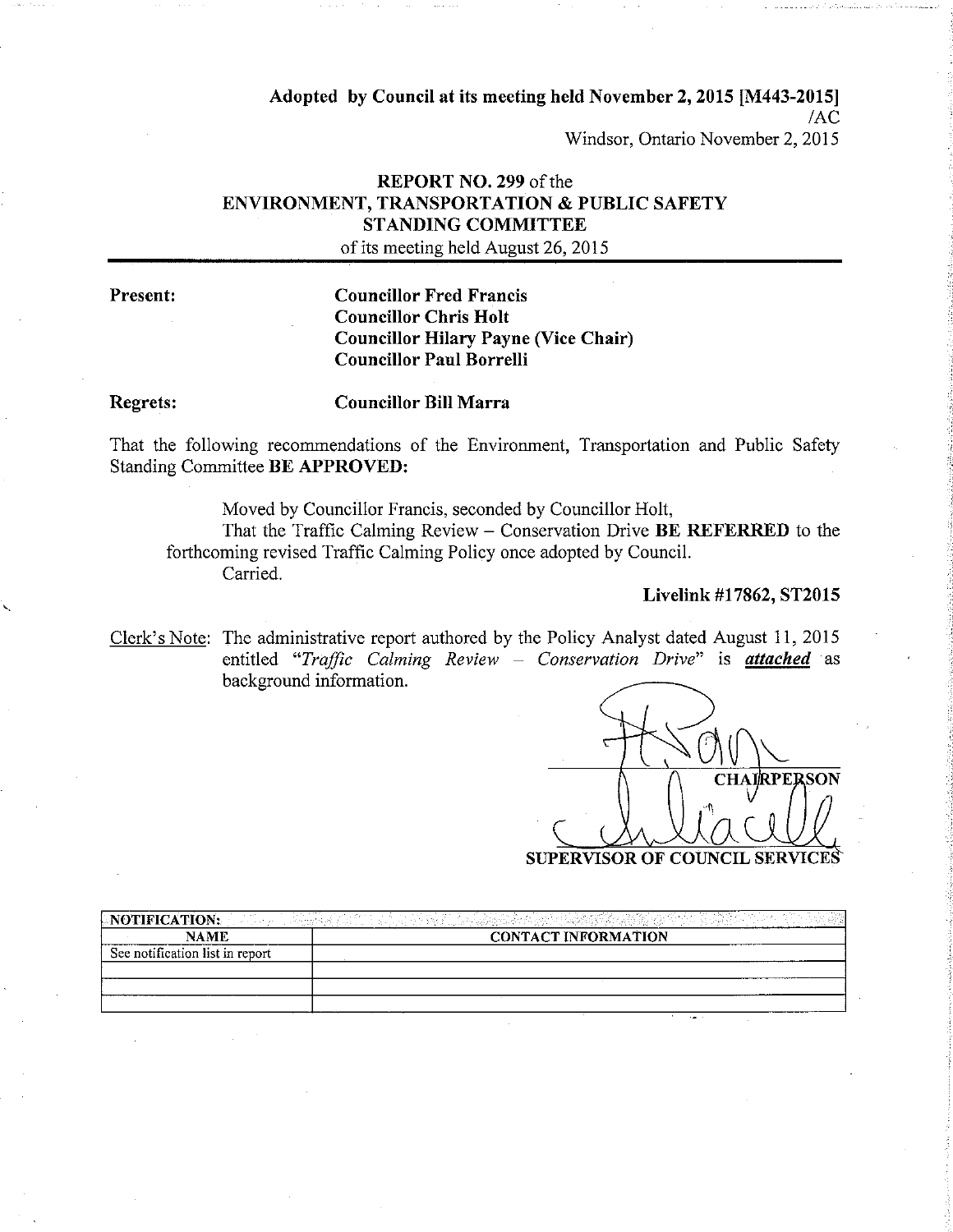$\label{eq:2} \frac{1}{\sqrt{2}}\left(\frac{1}{\sqrt{2}}\right)^{2} \left(\frac{1}{\sqrt{2}}\right)^{2} \left(\frac{1}{\sqrt{2}}\right)^{2} \left(\frac{1}{\sqrt{2}}\right)^{2} \left(\frac{1}{\sqrt{2}}\right)^{2} \left(\frac{1}{\sqrt{2}}\right)^{2} \left(\frac{1}{\sqrt{2}}\right)^{2} \left(\frac{1}{\sqrt{2}}\right)^{2} \left(\frac{1}{\sqrt{2}}\right)^{2} \left(\frac{1}{\sqrt{2}}\right)^{2} \left(\frac{1}{\sqrt{2}}\right)^{2} \left(\frac{$ 

アポイルが上がったのかのいたが、私が地域の状態のようなので、その内容があるほどのは体操の場合のなりは、対処のはははは、このことができない。

 $\frac{1}{2} \frac{d^2 \phi}{d\phi^2}$ 

 $\mathcal{L}^{\text{max}}_{\text{max}}$ 

 $\label{eq:2.1} \frac{1}{\sqrt{2}}\sum_{i=1}^n\frac{1}{\sqrt{2}}\sum_{i=1}^n\frac{1}{\sqrt{2}}\sum_{i=1}^n\frac{1}{\sqrt{2}}\sum_{i=1}^n\frac{1}{\sqrt{2}}\sum_{i=1}^n\frac{1}{\sqrt{2}}\sum_{i=1}^n\frac{1}{\sqrt{2}}\sum_{i=1}^n\frac{1}{\sqrt{2}}\sum_{i=1}^n\frac{1}{\sqrt{2}}\sum_{i=1}^n\frac{1}{\sqrt{2}}\sum_{i=1}^n\frac{1}{\sqrt{2}}\sum_{i=1}^n\frac$ 

 $\label{eq:2.1} \frac{d\mathbf{r}}{d\mathbf{r}}\left(\mathbf{r}_{\mathrm{eff}}\right)=\frac{1}{2}\left(\mathbf{r}_{\mathrm{eff}}-\mathbf{r}_{\mathrm{eff}}\right)\mathbf{r}_{\mathrm{eff}}+\mathbf{r}_{\mathrm{eff}}\mathbf{r}_{\mathrm{eff}}\mathbf{r}_{\mathrm{eff}}\mathbf{r}_{\mathrm{eff}}\mathbf{r}_{\mathrm{eff}}\mathbf{r}_{\mathrm{eff}}\mathbf{r}_{\mathrm{eff}}\mathbf{r}_{\mathrm{eff}}\mathbf{r}_{\mathrm{eff}}\mathbf{r}_{\mathrm{eff}}\mathbf{r}_{\mathrm{eff}}\mathbf{r}_{\mathrm{eff}}\math$ 

 $\label{eq:2.1} \frac{1}{\sqrt{2}}\sum_{i=1}^n\frac{1}{\sqrt{2}}\sum_{i=1}^n\frac{1}{\sqrt{2}}\sum_{i=1}^n\frac{1}{\sqrt{2}}\sum_{i=1}^n\frac{1}{\sqrt{2}}\sum_{i=1}^n\frac{1}{\sqrt{2}}\sum_{i=1}^n\frac{1}{\sqrt{2}}\sum_{i=1}^n\frac{1}{\sqrt{2}}\sum_{i=1}^n\frac{1}{\sqrt{2}}\sum_{i=1}^n\frac{1}{\sqrt{2}}\sum_{i=1}^n\frac{1}{\sqrt{2}}\sum_{i=1}^n\frac$  $\label{eq:2.1} \frac{1}{\sqrt{2}}\int_{0}^{\infty}\frac{1}{\sqrt{2\pi}}\left(\frac{1}{\sqrt{2\pi}}\right)^{2}d\mu_{\rm{eff}}\,d\mu_{\rm{eff}}$  $\label{eq:2.1} \frac{1}{\sqrt{2}}\sum_{i=1}^n\frac{1}{\sqrt{2}}\sum_{i=1}^n\frac{1}{\sqrt{2}}\sum_{i=1}^n\frac{1}{\sqrt{2}}\sum_{i=1}^n\frac{1}{\sqrt{2}}\sum_{i=1}^n\frac{1}{\sqrt{2}}\sum_{i=1}^n\frac{1}{\sqrt{2}}\sum_{i=1}^n\frac{1}{\sqrt{2}}\sum_{i=1}^n\frac{1}{\sqrt{2}}\sum_{i=1}^n\frac{1}{\sqrt{2}}\sum_{i=1}^n\frac{1}{\sqrt{2}}\sum_{i=1}^n\frac$ 

 $\label{eq:2.1} \frac{d^2\mathbf{u}}{d\mathbf{v}}\left(\frac{\partial}{\partial\mathbf{v}}\right) = \frac{d^2\mathbf{v}}{d\mathbf{v}}\left(\frac{\partial}{\partial\mathbf{v}}\right) = \frac{d^2\mathbf{v}}{d\mathbf{v}}\,.$ 

 $\label{eq:2} \frac{1}{\sqrt{2}}\left(\frac{1}{\sqrt{2}}\right)^{2} \frac{1}{\sqrt{2}}\left(\frac{1}{\sqrt{2}}\right)^{2} \frac{1}{\sqrt{2}}\left(\frac{1}{\sqrt{2}}\right)^{2} \frac{1}{\sqrt{2}}\left(\frac{1}{\sqrt{2}}\right)^{2} \frac{1}{\sqrt{2}}\left(\frac{1}{\sqrt{2}}\right)^{2} \frac{1}{\sqrt{2}}\left(\frac{1}{\sqrt{2}}\right)^{2} \frac{1}{\sqrt{2}}\left(\frac{1}{\sqrt{2}}\right)^{2} \frac{1}{\sqrt{2}}\left(\frac{1}{$  $\label{eq:2.1} \frac{1}{\sqrt{2\pi}}\sum_{i=1}^n\frac{1}{\sqrt{2\pi}}\sum_{i=1}^n\frac{1}{\sqrt{2\pi}}\sum_{i=1}^n\frac{1}{\sqrt{2\pi}}\sum_{i=1}^n\frac{1}{\sqrt{2\pi}}\sum_{i=1}^n\frac{1}{\sqrt{2\pi}}\sum_{i=1}^n\frac{1}{\sqrt{2\pi}}\sum_{i=1}^n\frac{1}{\sqrt{2\pi}}\sum_{i=1}^n\frac{1}{\sqrt{2\pi}}\sum_{i=1}^n\frac{1}{\sqrt{2\pi}}\sum_{i=1}^n\$ 

 $\label{eq:2.1} \frac{1}{\sqrt{2}}\sum_{i=1}^n\frac{1}{\sqrt{2}}\sum_{i=1}^n\frac{1}{\sqrt{2}}\sum_{i=1}^n\frac{1}{\sqrt{2}}\sum_{i=1}^n\frac{1}{\sqrt{2}}\sum_{i=1}^n\frac{1}{\sqrt{2}}\sum_{i=1}^n\frac{1}{\sqrt{2}}\sum_{i=1}^n\frac{1}{\sqrt{2}}\sum_{i=1}^n\frac{1}{\sqrt{2}}\sum_{i=1}^n\frac{1}{\sqrt{2}}\sum_{i=1}^n\frac{1}{\sqrt{2}}\sum_{i=1}^n\frac$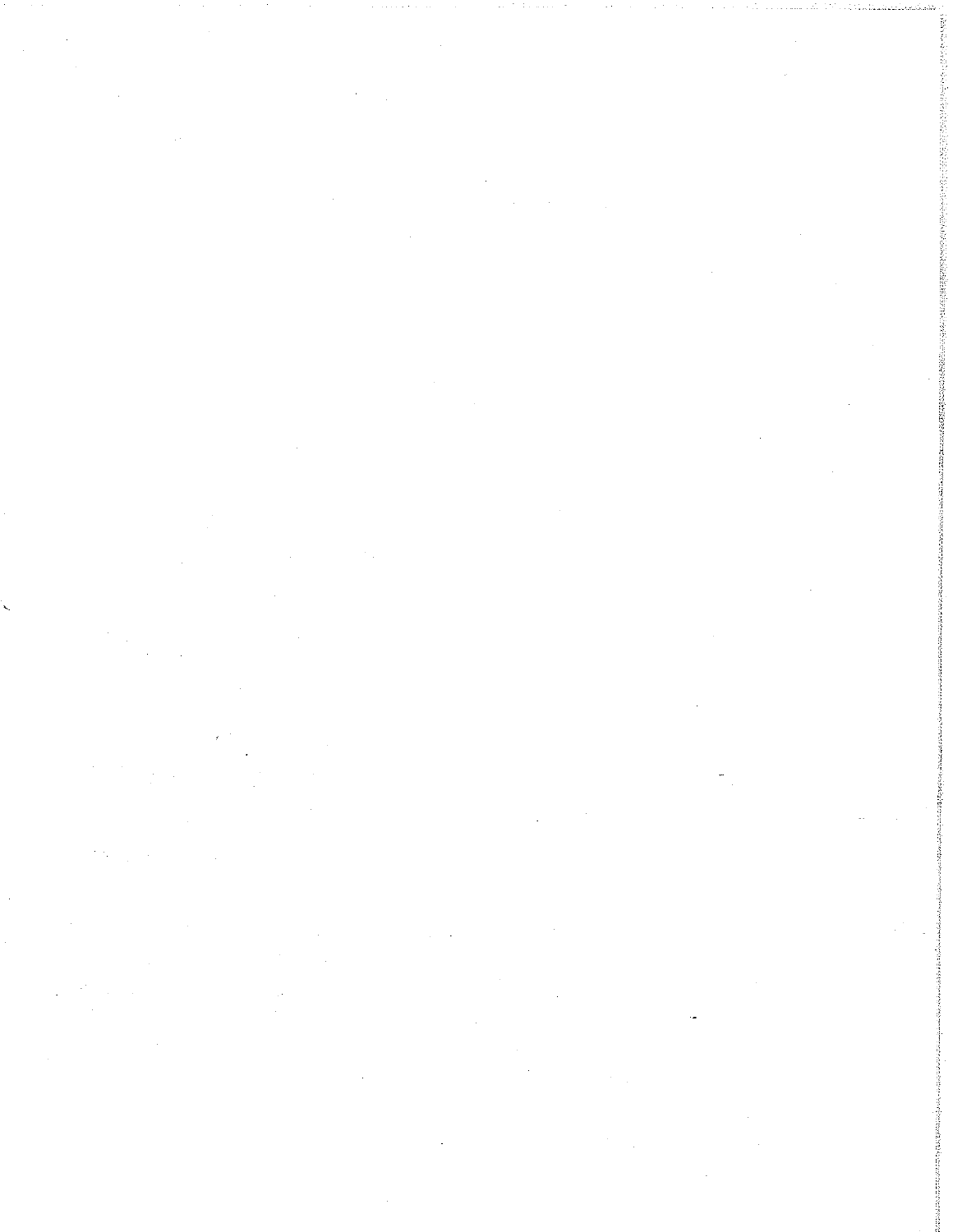1

# THE CORPORATION OF THE CITY OF WINDSOR Environment, Transportation & Public Safety Standing Committee -**Admin Report - Environment Transportation**



#### **MISSION STATEMENT:**

"Our City is built on relationships – between citizens and their government, businesses and public institutions, city and region - all interconnected, mutually supportive, and focused on the brightest future we can create together.

| LiveLink REPORT #: 17862 ST2015        | <b>Report Date:</b><br><b>August 11, 2015</b><br>PW#5016        |
|----------------------------------------|-----------------------------------------------------------------|
| Author's Name: Jeff Hagan              | Date to Standing<br><b>Committee:</b><br><b>August 26, 2015</b> |
| Author's Phone: 519 255-6247 ext. 6003 | <b>Classification #:</b>                                        |
| Author's E-mail: jhagan@citywindsor.ca |                                                                 |

#### Environment, Transportation & Public Safety Standing Committee To:

**Traffic Calming Review - Conservation Drive** Subject:

#### **RECOMMENDATION:** 1.

City Wide: Ward $(s)$ : 9

That report number 17862, Traffic Calming Review - Conservation Drive BE RECEIVED for information.

# **EXECUTIVE SUMMARY: N/A**

#### $2.$ **BACKGROUND:**

CR399/2010 directed the City Engineer to proceed with a traffic calming study of Conservation Drive. This report summarizes the results of this study.

A map of the study area is provided as Figure 1.



Figure 1: Study Area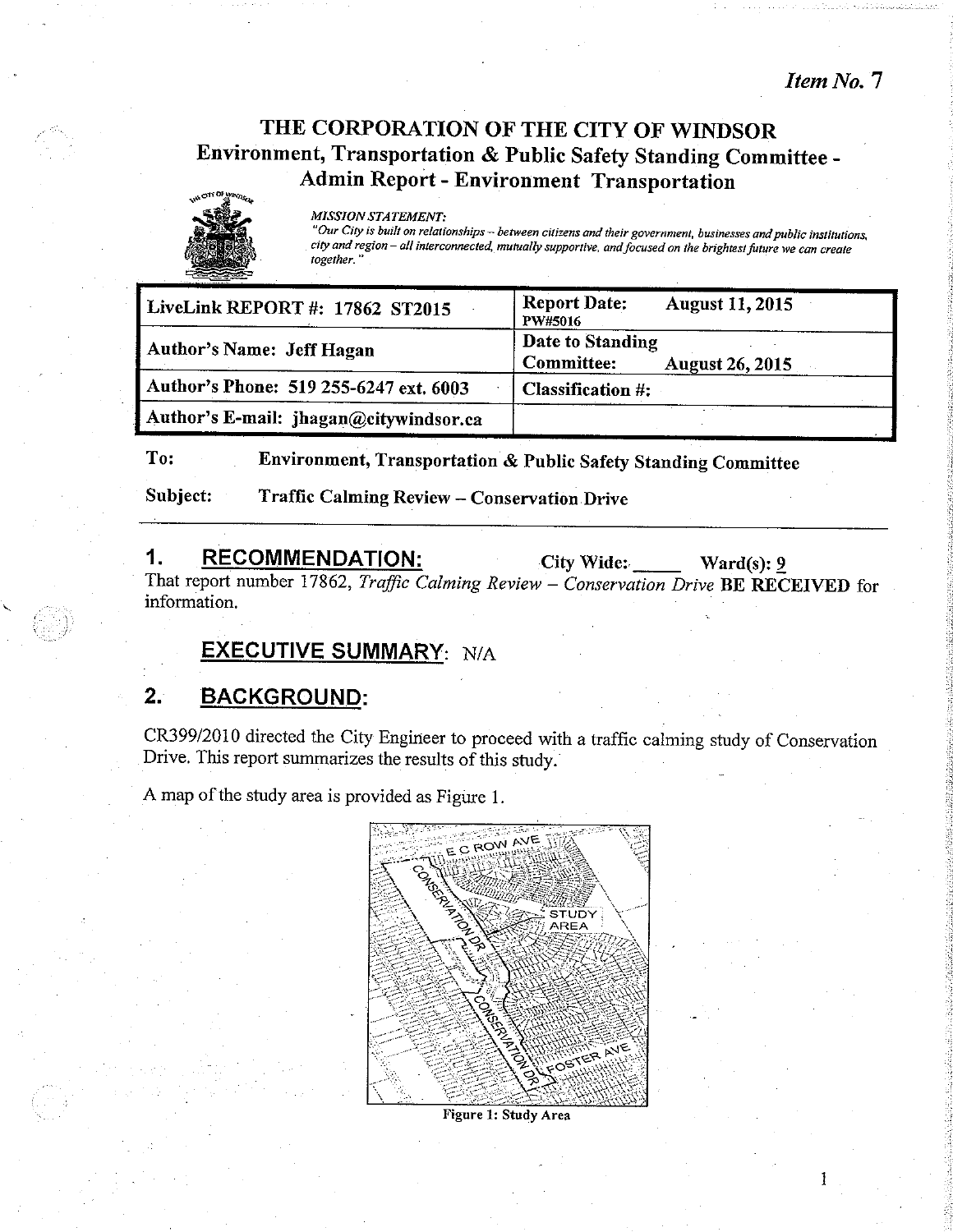# 3. DISGUSSION:

#### Traffic Calming Warrant Analysis

Conservation Drive was evaluated based on the current, approved traffic calming policy (City of Windsor Traffic Calming for Residential Areas, September 2005). Each section between traffic controls (i.e. stop signs or signals) is evaluated separately.

The current traffic calming policy uses a scoring system that considers a number of factors (excessive speed, excessive vehicle volume, presence of bicycle routes, collisions, pedestrian generators, and residential frontage) to calculate an overall warrant score. This score is then categorized among several traffrc calming levels as summarized in Table 1 .

Table 1: Current Traffic Calming Warrant Levels (Collector Roads)

|              |         | Score Level Warranted Iraffic Calming Measures     |
|--------------|---------|----------------------------------------------------|
| $0 - 30$     | N/A     | Traffic calming not warranted                      |
| $31 - 45$    | Level 1 | Signing                                            |
| $46 - 75$    | Level 2 | Horizontal Deflection (minor)                      |
| 76 or higher | Level 3 | Horizontal Deflection (major) or Traffic Diversion |

The results fot the study area are summarized in Table 2. Additional details are provided in Appendix A.

Table 2: Traffic Calming Review Summary - Conservation Dr.

| Street Section Section Traffic Calming Level Warranted                 |  |
|------------------------------------------------------------------------|--|
| Conservation Dr.   E. C. Row Ave. to Foster Ave.   Level $1 -$ Signing |  |
|                                                                        |  |

Based on the current policy, Conservation Drive within the study area met warrant for signage. **Identification and Installation of Signage** 

Conservation Drive was reviewed to determine appropriate signing. A signing plan was prepared that incorporated the following changes:

- . curve waming signs were installed for the approaches to the two "S" curves in the study area.
- Tree limbs that were obscuring a "checkerboard" turn warning sign on the sharp curve near the southern limit of the study were pruned back.

These works were undertaken by Administration, since the identified measures are routine adjustments that do not require resident approval,

#### Public Information Centre

A Public Information Centre (PIC) was held on Tuesday, June 23, 2015 at the Optimist Community Centre (1075 Ypres Avenue) to present the findings of the traffic calming review and to solicit comments from residents. The notices and display panels for the PIC are provided, in Appendix B.

:

I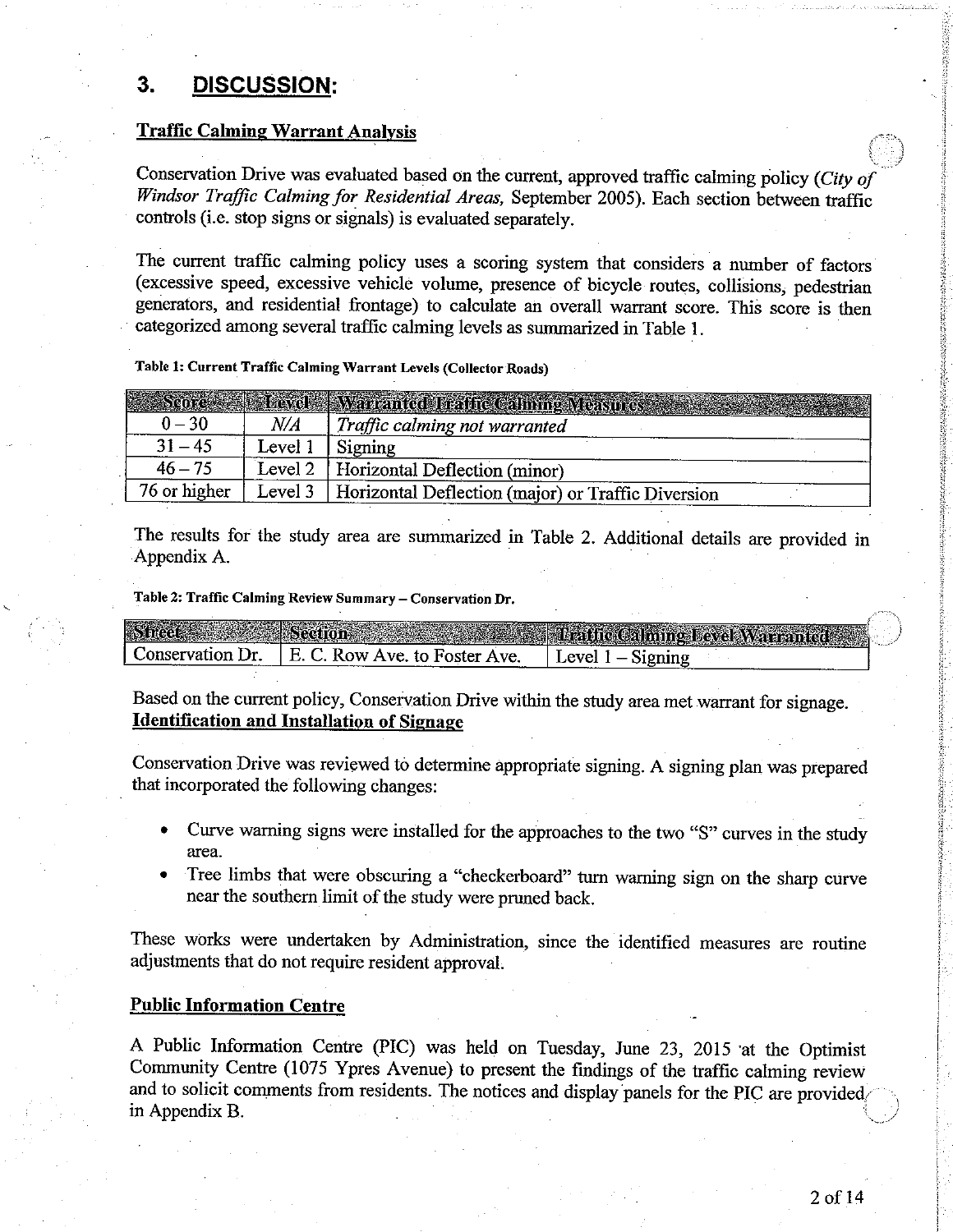The PIC was held concurrently with PICs for the Traffic calming policy update and a traffic calming study for Hall Avenue and Shepherd Street.

23 people registered as attendees; 15 of these identified themselves as interested in the Conservation Drive traffic calming study.

5 comment sheets were returned either at the PIC or by mail, email, or fax following the meeting. Responses are summarized in Table 3 and Table 4.

### Table 3: Comment Form Response Summary - Question 1'

|                 | Question 1: Do you support traffic calming within the study area? |
|-----------------|-------------------------------------------------------------------|
| <b>Response</b> | <b><i>State of Somber 2008</i></b>                                |
| Yes             |                                                                   |
| No              |                                                                   |
| No Answer       |                                                                   |
| <b>Total</b>    |                                                                   |
| Response rate*  | 5.6%                                                              |

\* Based on 89 properties in the study area

### Table 4: Comment Form Response Summary - Question 2

|                            | <b>Question 2: Comments/Questions/Concerns</b>                                                                                                    |
|----------------------------|---------------------------------------------------------------------------------------------------------------------------------------------------|
| Calegnay                   | Representative Comments Received                                                                                                                  |
| Speeds on                  | Speeds on Conservation are too high                                                                                                               |
| Conservation               | Speeds are too high - need stop signs or speed bumps                                                                                              |
|                            | There is unimpeded traffic from E. C. Row Ave to Hansen. We need<br>an all-way stop at Calvert Court. Kids cross here for school and the<br>park. |
| Volumes on<br>Conservation | Traffic is too dense on Conservation. Use of it as a through street<br>٠<br>should be discouraged.                                                |
|                            | Open up Kamloops Drive to divert traffic from Conservation.<br>۰                                                                                  |
| Other issues               | There's a lack of parking at the City ball diamond.                                                                                               |
|                            | Conservation is used by many transport trucks with no apparent need -<br>to be in the area.                                                       |

#### **Next Steps**

Under the current Traffic Calming Policy, Conservation Drive qualified for signage; in response, signage has been installed by Administration. No further actions or traffic calming measures are proposed at this time.

#### **Traffic Calming Policy Revisions**

A revised Traffic Calming Policy has been prepared and submitted for approval by the Environment, Transportation and Public Safety Standing Committee and Council. As of the date of this report, the revised policy has not yet been approved.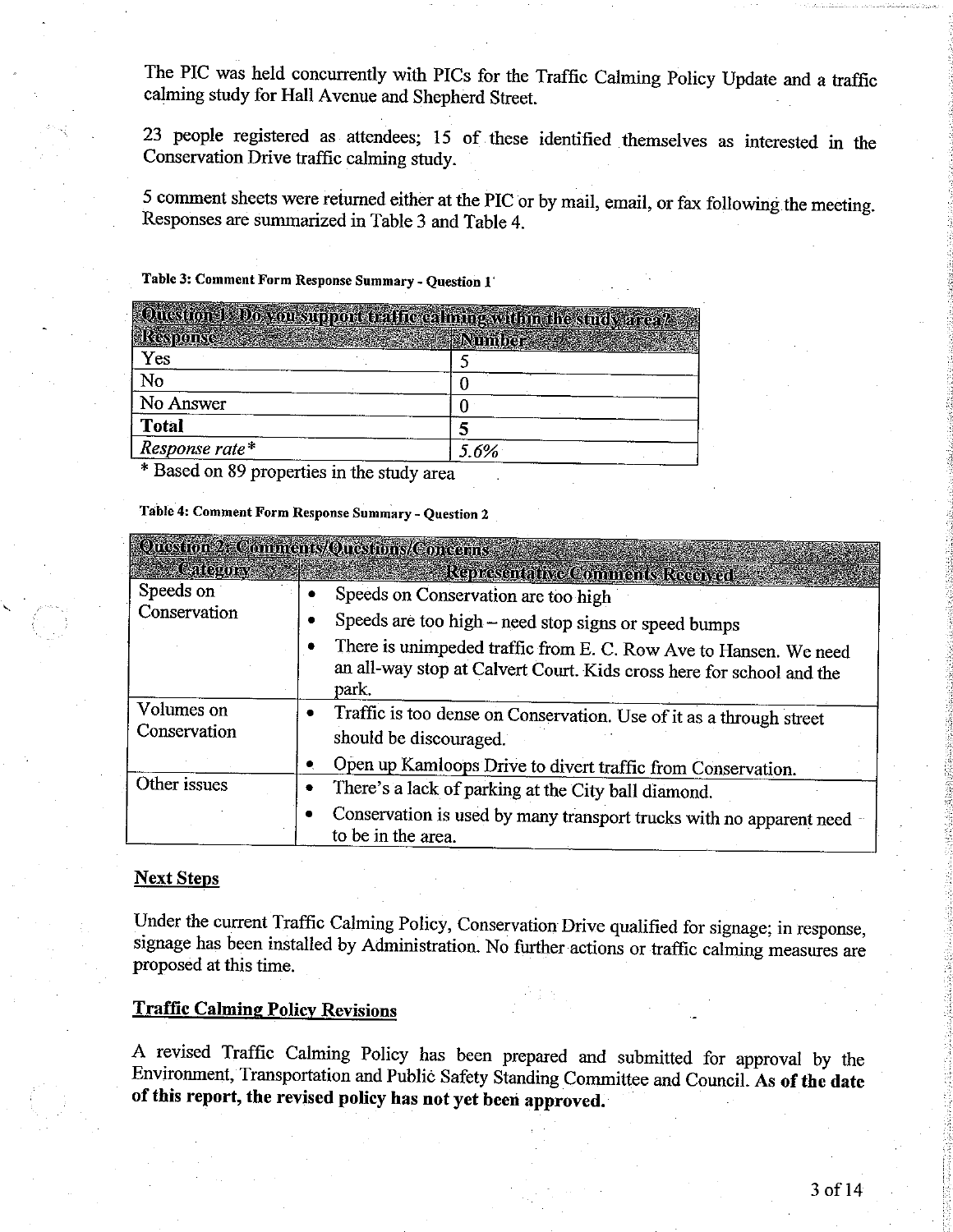Conservation Drive was reviewed using the proposed criteria in the revised Traffic Calming Policy. In its current (unapproved) form, using the most recent speed and volume data collected Conservation Drive would meet the scoring threshold for traffic calming; however, an important element of the revised Traffic Calming Policy is early identification of resident support through a petition process, which has not yet been undertaken for Conservation Drive. The response rate for the current study does not meet proposed support levels.

Future requests traffic calming for this neighbourhood can be evaluated under the revised Trafhc Calming Policy once adopted.

The revised Traffic Calming Policy does not rank traffic calming measures into levels; instead, the policy would allow Administration, in consultation with the affected residents, to choose the most appropriate traffic calming measure(s) based on factors such as appropriateness for the issue to be addressed, neighbourhood impact, and cost.

# 4. RISKANALYSIS:

The following risks are expected to the corporation as a result of the recommendatìon:

- Resource Risk: No further action is recommended at this time. If Conservation Drive residents initiate d petition, the staff resources involved with preparing the petition and any subsequent traffic calming plan preparation would be routinê activities.
- Cross Corporate Impact Risk: The Traffic Calming Policy mitigates the risk of reactive demands for traffic enforcement. These risks are proposed to be mitigated further by the proposed Traffic Calming Policy, which has been submitted for approval in a separate report
- Community Impact Risk: If resident concerns regarding traffic speed and volume are not addressed, risks to resident quality of life and the reputation of the Corporation could occur. These risks have been mitigated by preparing and implementing a traffic calming plan in accordance with the current approved Traffic Calming Policy, and are proposed to be mitigated further by the proposed Traffic Calming Policy, which has been submitted for approval in a separate report.
- . Financial Risk: No expenditures are associated with the report recommendations. It is understood that if a resident request for traffic calming is received under the proposed Traffic Calming Policy, the Policy's process could generate a new project wherein a financial commitment would be required.

# 5. FINANCIAL MATTERS:

N/A

# 6. CONSULTATIONS:

N/A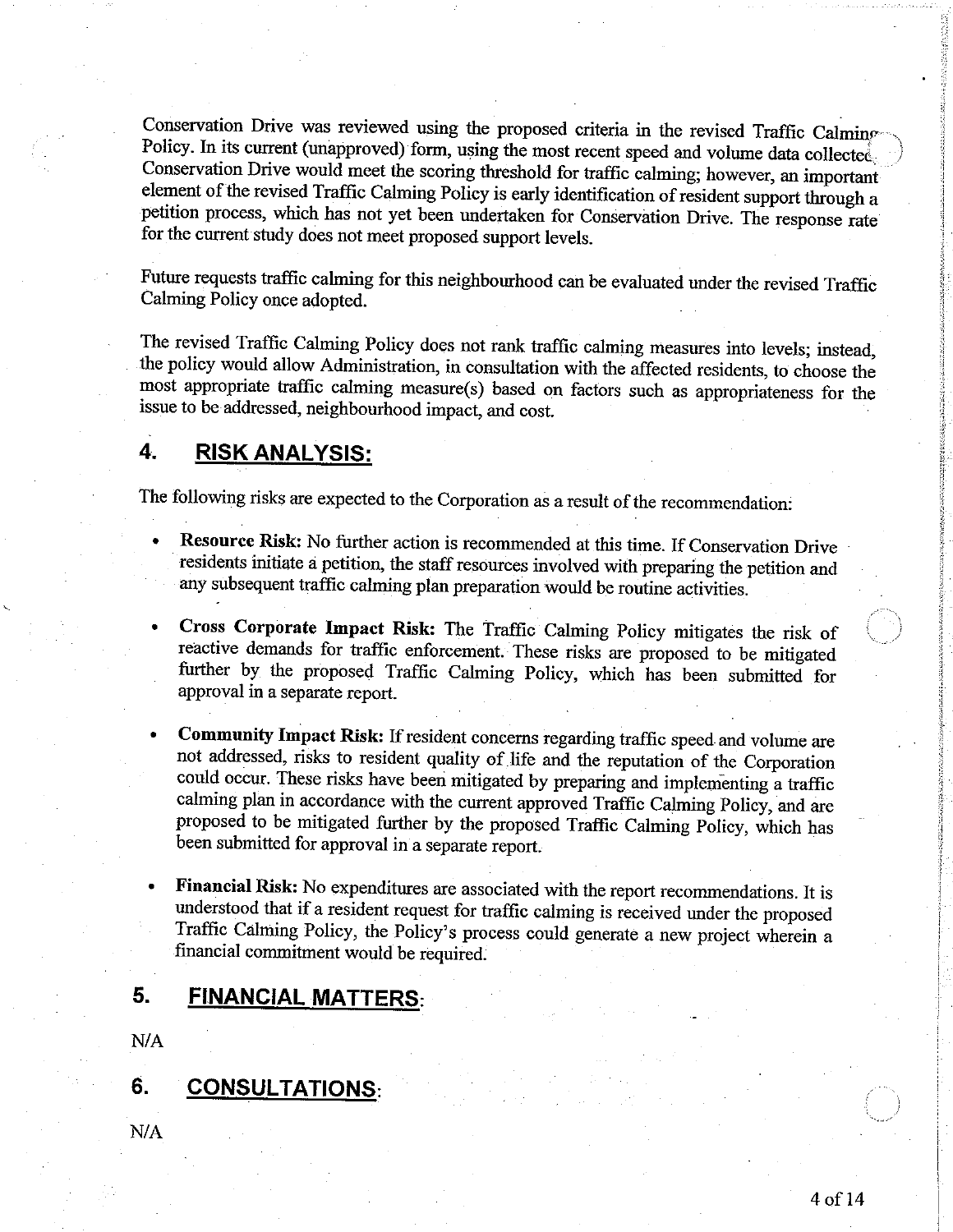#### $\overline{7}$ . **CONCLUSION:**

Administration has prepared and implemented a traffic calming plan in the study area that is in accordance with the current Traffic Calming Policy. Future requests traffic calming for this neighbourhood can be evaluated under the revised Traffic Calming Policy once adopted.

Jeff/Hagan Policy Analyst.

**vDwayne Dawson** 

**Executive Director of Operations** 

Mark Winterton

**City Engineer and Corporate Leader Environmental Protection and** Transportation

Helea Reidel **Chief Administrative Officer** 

#### JH

**APPENDICES:** A - Traffic Calming Warrant Analysis (Current Policy) **B-PIC Materials** 

DEPARTMENTS/OTHERS CONSULTED: Name:

Phone #: 519 ext.

| <b>NOTIFICATION:</b> |         |                      |           |     |
|----------------------|---------|----------------------|-----------|-----|
| Name                 | Address | <b>Email Address</b> | Telephone | FAX |
| Councillor Payne     |         |                      |           |     |
| Area Residents       |         |                      |           |     |
| Project Mailing List |         |                      |           |     |
|                      |         |                      |           |     |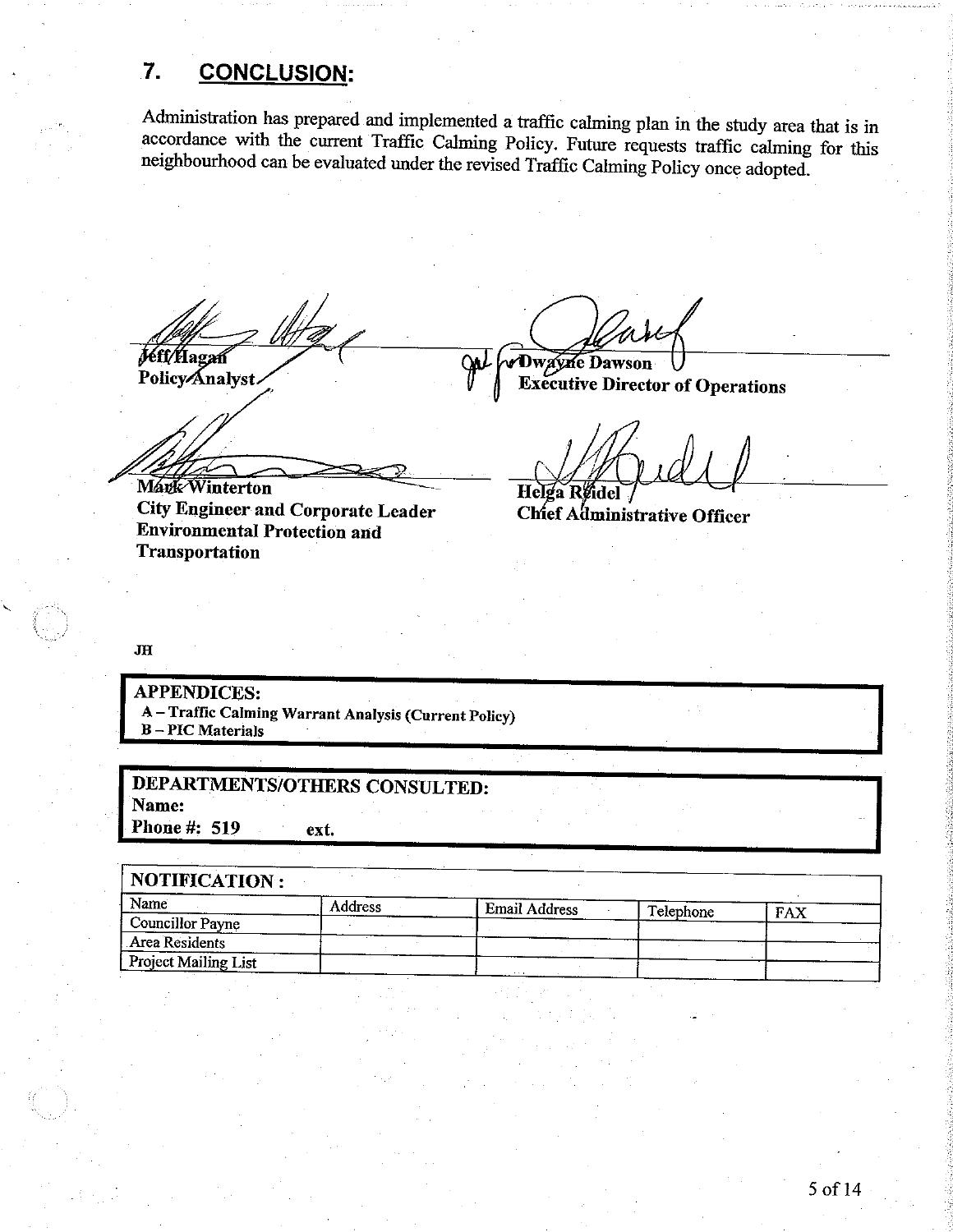|                                                   | <b>Street</b>                                                                      |                                               | <b>Conservation Dr.</b>                        |
|---------------------------------------------------|------------------------------------------------------------------------------------|-----------------------------------------------|------------------------------------------------|
| <b>ROAD</b><br><b>SECMENT</b>                     | Section                                                                            |                                               | $\overline{E}$ . C. Row Ave. to<br>Foster Ave. |
|                                                   |                                                                                    | <b>Road Classification</b>                    | Class 2 Collector                              |
|                                                   | (2012/2015)                                                                        | Annual Average Daily Traffic                  | 3,702                                          |
|                                                   |                                                                                    | Posted (km/hr)                                | 50                                             |
| <b>TRAFFIC</b>                                    | <b>Speed</b>                                                                       | Average<br>(km/hr)<br>(2012/2015)             | 47                                             |
| <b>STUDY DATA</b>                                 |                                                                                    | <b>85th Percentile</b><br>(km/hr) (2012/2015) | 55                                             |
|                                                   | <b>Number of Collisions within</b><br>Roadway Segment - 3 years<br><b>INOTE 11</b> |                                               | $\mathbf{I}$                                   |
|                                                   | <b>Excessive Speed POINTS</b><br>(MAX 20)                                          |                                               | 0                                              |
|                                                   | <b>Excessive Volume POINTS</b><br>(MAX 20)                                         |                                               | 0                                              |
|                                                   | <b>Bicycle Route POINTS</b><br>(MAX 10)                                            |                                               | 10                                             |
| <b>TRAFFIC</b><br><b>CALMING</b><br><b>RATING</b> | <b>Collision POINTS</b><br>(MAX 15)                                                |                                               | 5                                              |
|                                                   | <b>Pedestrian Generator POINTS</b><br>(MAX 15)                                     |                                               | 13<br>[NOTE 2]                                 |
|                                                   | <b>Residential Frontage POINTS</b><br>(MAX 10)                                     |                                               | 8.3                                            |
|                                                   | <b>TOTAL SCORE</b>                                                                 |                                               | 36.3                                           |
|                                                   |                                                                                    | LEVEL OF TRAFFIC CALMING                      | 1                                              |

# Appendix 'A' - Traffic Calming Warrant Analysis (Current Policy)

Notes:

Reported collisions reducible by traffic calming, 2009 through 2013.<br>Pedestrian generators: elementary school (5 points), park (5 points), trail entrance (3 points)  $\frac{1}{2}$ .

| Scoring Criteria - Class 2 Collector Roads |                                                                                               |     |           |  |
|--------------------------------------------|-----------------------------------------------------------------------------------------------|-----|-----------|--|
| <b>SPEED</b>                               | 85th Percentile >10 km/hr Posted Limit                                                        |     | 10 Points |  |
| <b>POINTS:</b>                             | Every additional 1 km/hr over                                                                 | =   | 1 Point   |  |
|                                            | AADT = Expected Max Volume / Day                                                              |     | 12 Points |  |
| <b>VOLUME</b><br><b>THRESHOLD:</b>         | Every 500 vehicles per day over                                                               | =   | 2 Points  |  |
|                                            | Class 2 Collector -<br>Expected Max Volume / Day                                              | =   | 6000 VPD  |  |
| <b>BICYCLE</b>                             | On-street Bicycle Lane                                                                        | ≂   | 10 Points |  |
| <i><b>ROUTES:</b></i>                      | Signed Route                                                                                  | $=$ | 10 Points |  |
|                                            | Number Collisions / Segment Length 0 > 1                                                      |     | 5 Points  |  |
| <b>COLLISION</b><br>POINTS:                | Number Collisions / Segment Length 1 >= 3                                                     | =   | 10 Points |  |
|                                            | Number Collisions / Segment Length > 3                                                        | =   | 15 Points |  |
| <b>PEDESTRIAN</b><br><b>GENERATORS:</b>    | Parks / Elementary Schools                                                                    | $=$ | 5 Points  |  |
|                                            | Secondary School                                                                              |     | 4 Points  |  |
|                                            | Religious Building / University / Community<br>Centre / Library / Neighbourhood<br>Commercial |     | 3 Points  |  |

| <b>Scoring Levels – Collector</b><br>Roads |       |                                                                   |  |  |
|--------------------------------------------|-------|-------------------------------------------------------------------|--|--|
| <b>Score</b>                               | Level | Warranted<br>Traffic<br><b>Calming Measures</b>                   |  |  |
| $0 - 30$                                   | N/A   | Traffic calming<br>not<br>warranted                               |  |  |
| $31 - 45$                                  |       | Signing                                                           |  |  |
| $46 - 76$                                  | 2     | Horizontal<br>Deflection<br>(minor)                               |  |  |
| 76 or<br>higher                            | 3     | Horizontal<br>Deflection<br>(major)<br>Traffic<br>or<br>Diversion |  |  |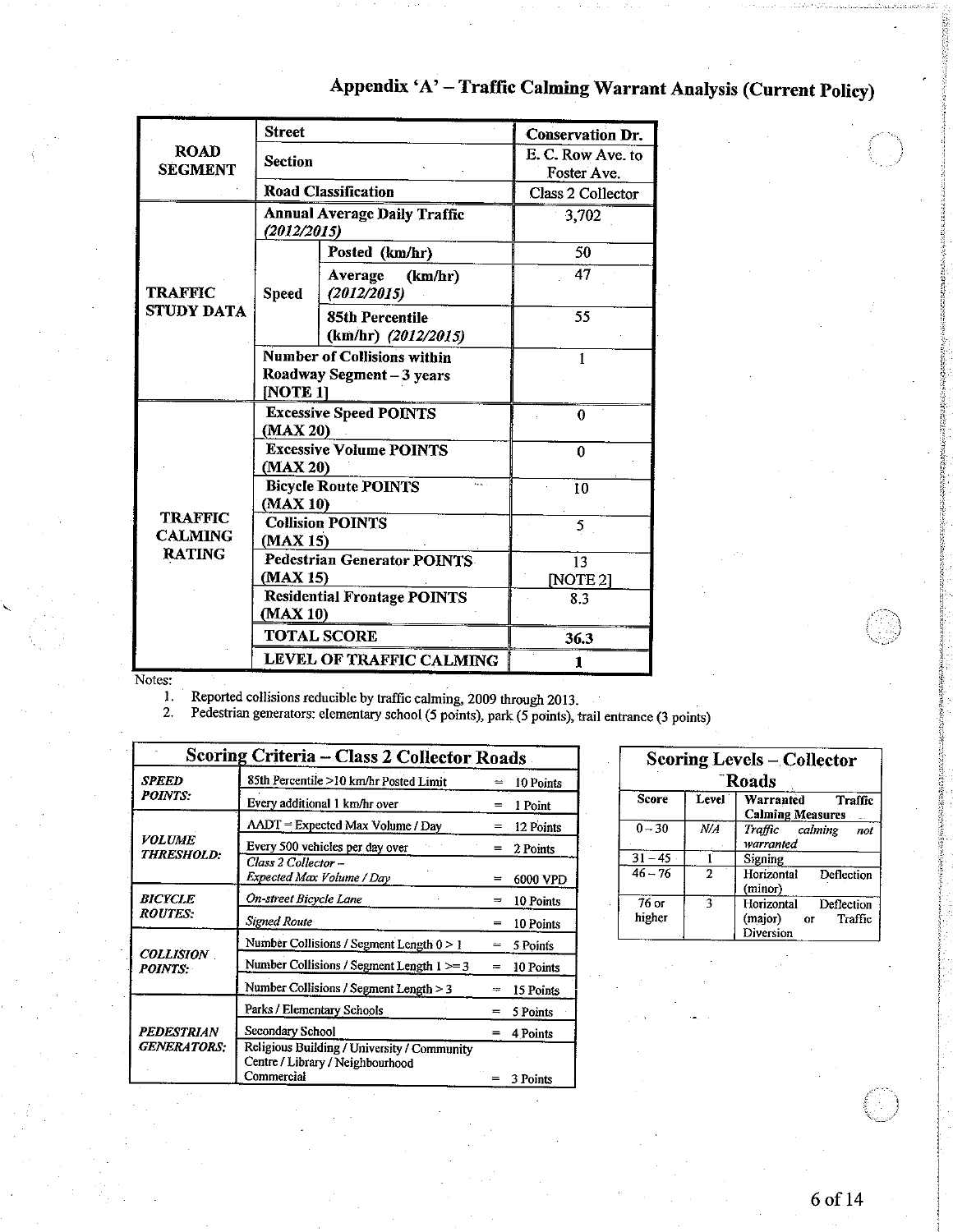

**Notice of Public Information Centre** 

- Tuesday, June 17, 2015
- Saturday, June 20, 2015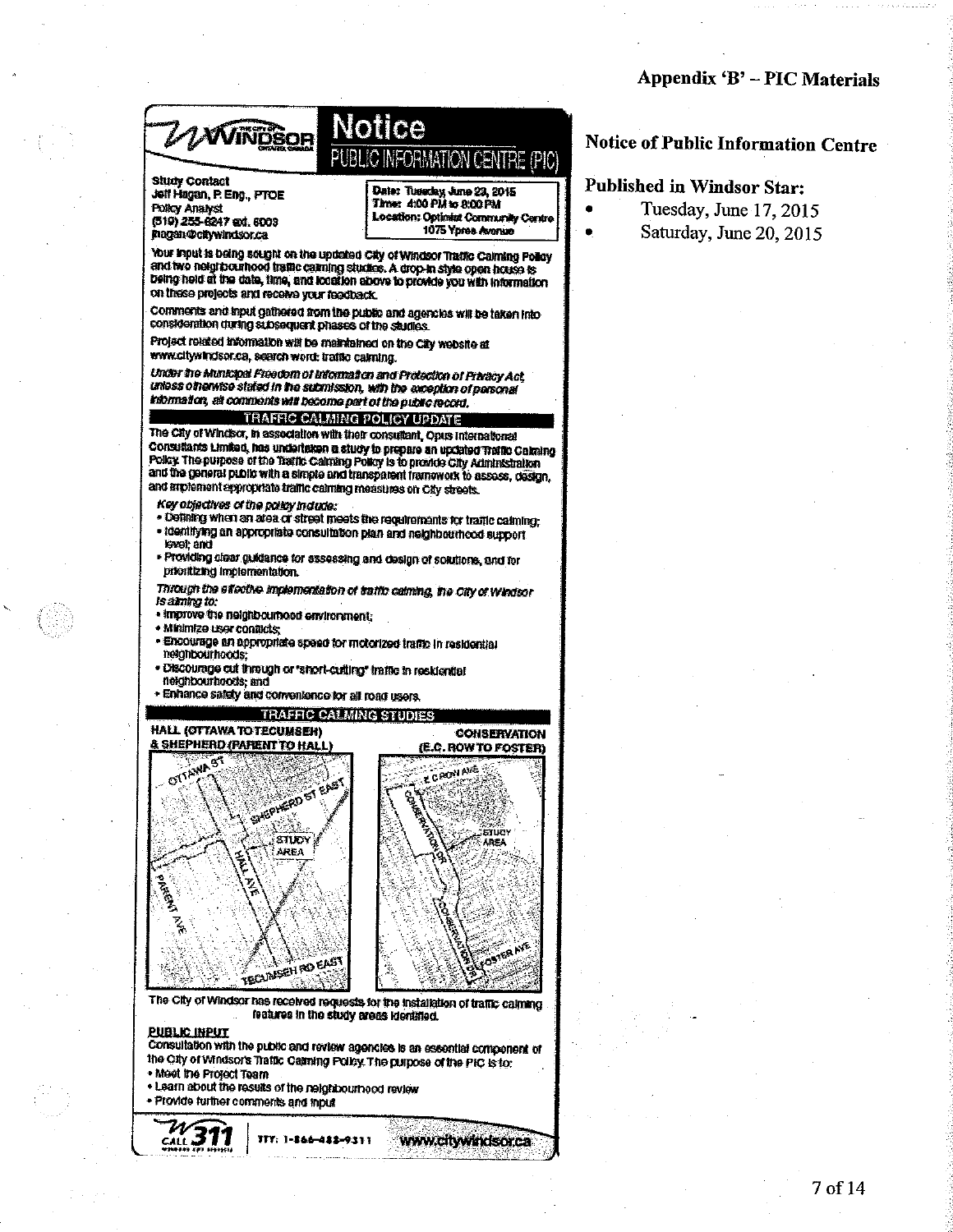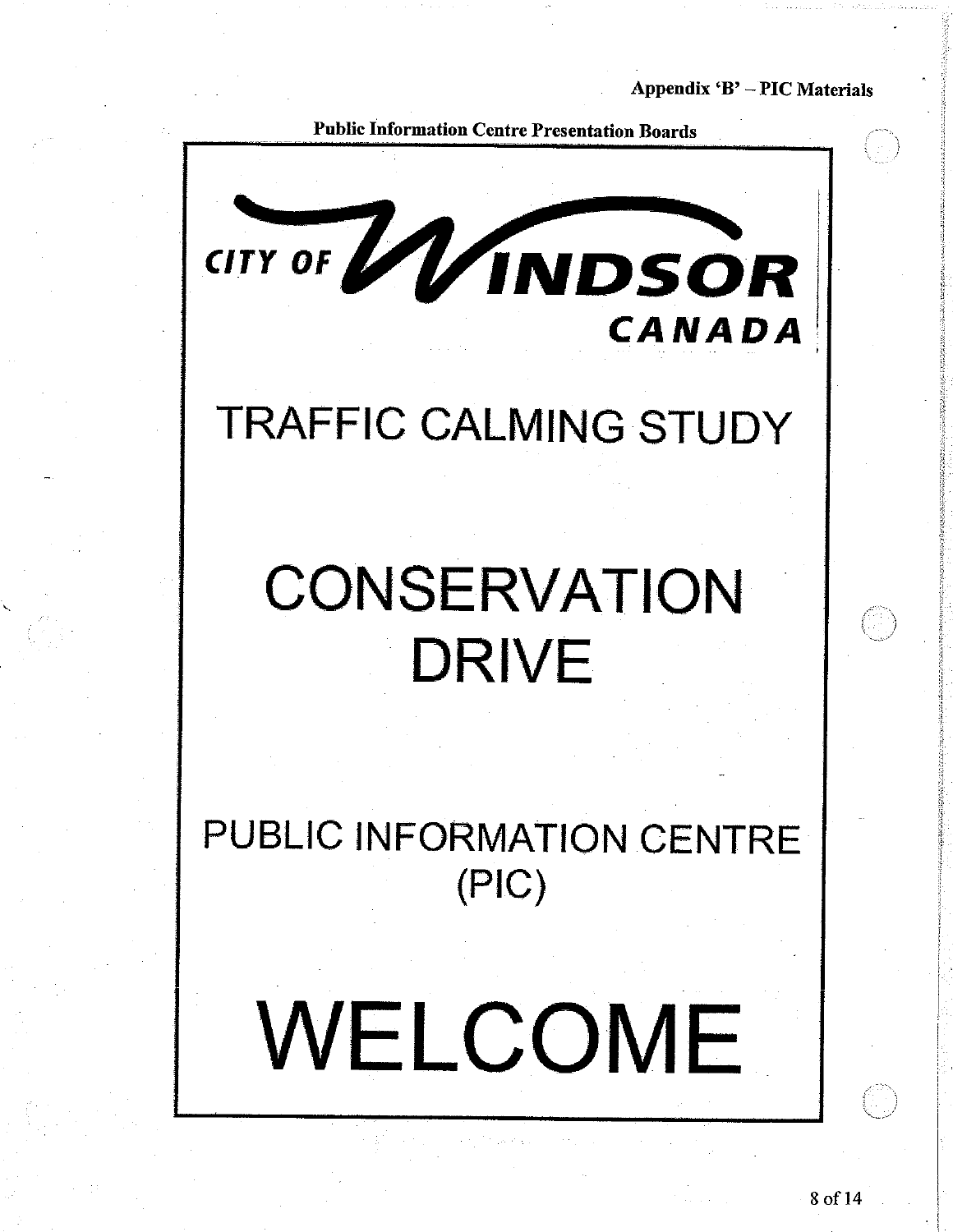

Public Information Centre Presentation Boards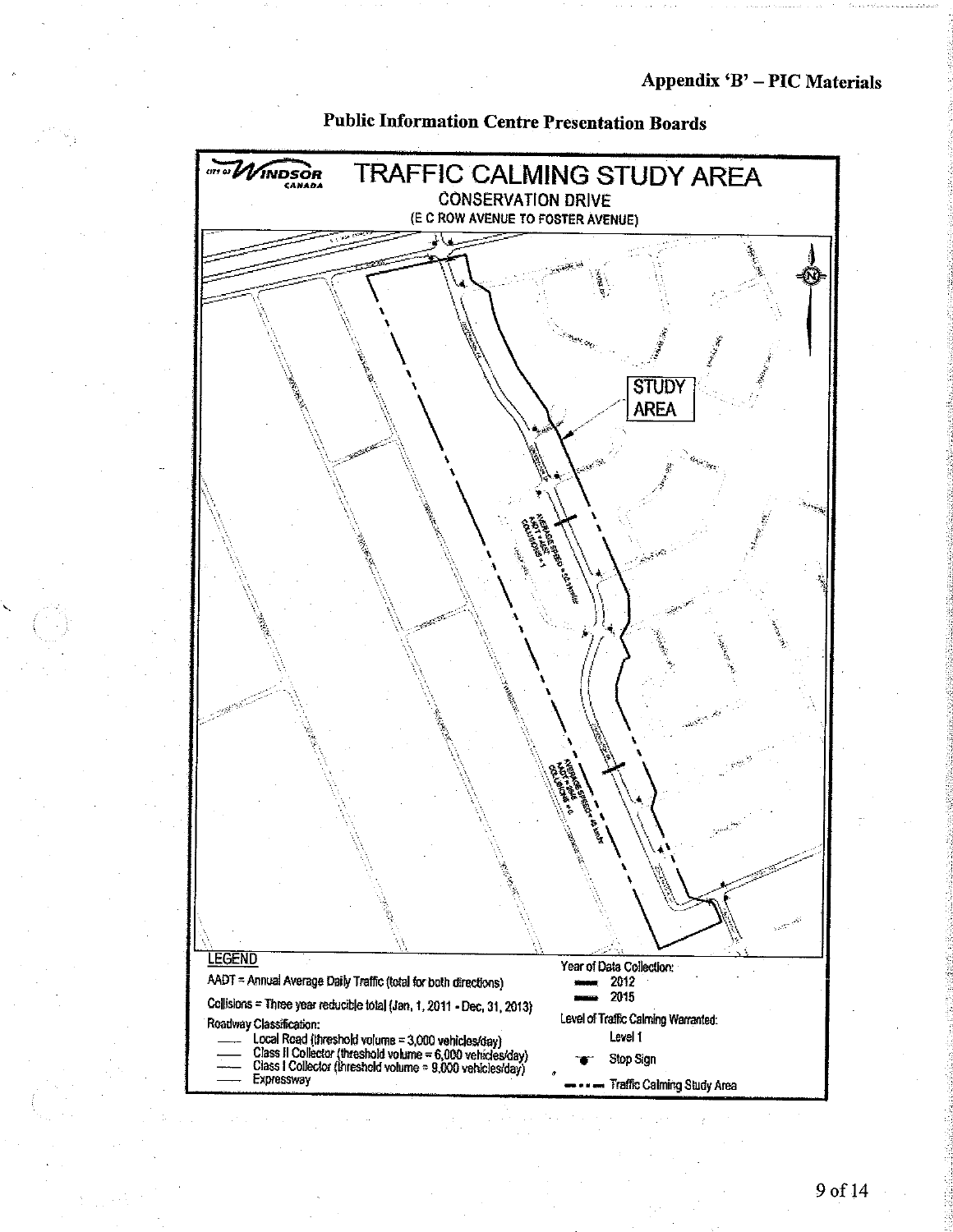| <b>GIT OF WINDSOR</b> |                                             |                                                                                                  | <b>TRAFFIC CALMING MEASURES</b>                                                               |                |
|-----------------------|---------------------------------------------|--------------------------------------------------------------------------------------------------|-----------------------------------------------------------------------------------------------|----------------|
| Level                 | <b>MEASURE</b>                              | <b>ESTIMATED</b><br><b>INSTALLATION</b><br><b>COST 2011</b><br><b>Canadian</b><br><b>Dollars</b> | <b>FACTORS AFFECTING</b><br><b>COST</b>                                                       | <b>CONCEPT</b> |
|                       | Maximum Speed                               |                                                                                                  | \$150 - \$300 per sign Number of signs required                                               | SAXIXUN<br>50  |
| <b>JEVEL</b>          | Right/Left Turn<br>Prohibited               |                                                                                                  | \$150 - \$300 per sign Number of signs required                                               |                |
|                       | <b>Through Traffic</b><br><b>Prohibited</b> |                                                                                                  | \$150 - \$300 per sign Number of signs required                                               |                |
|                       | <b>Traffic Calmed</b><br>Neighborhood       |                                                                                                  | \$150 - \$300 per sign   Number of signs required                                             |                |
|                       | <b>One new process</b><br>壁成                |                                                                                                  | AS ARTOD SAN DODO (WEDNER DE ANTAX DI AS ADDIT<br><b>hood</b> admit ref                       |                |
|                       | Curistanus<br><b>Recording</b>              | <b>SABIOIT</b>                                                                                   | santis el original cuib diament<br><u>kanukanano derebenge olanjare</u><br>shour and material |                |
|                       |                                             |                                                                                                  | OrSteelenby: S70 S190 eestin Nine to spy request                                              |                |
|                       | <b>Lane Narrowing</b>                       | Votes Greaty                                                                                     | Length all width of narrow not<br>area, coola of pain                                         |                |
|                       | <b>Flaised Median®</b><br>Hand.             | <b>Sisting</b>                                                                                   | s7.090 = \$11.000 per Widh of Stind, or ston of united<br><b>Excusand materials</b>           |                |

C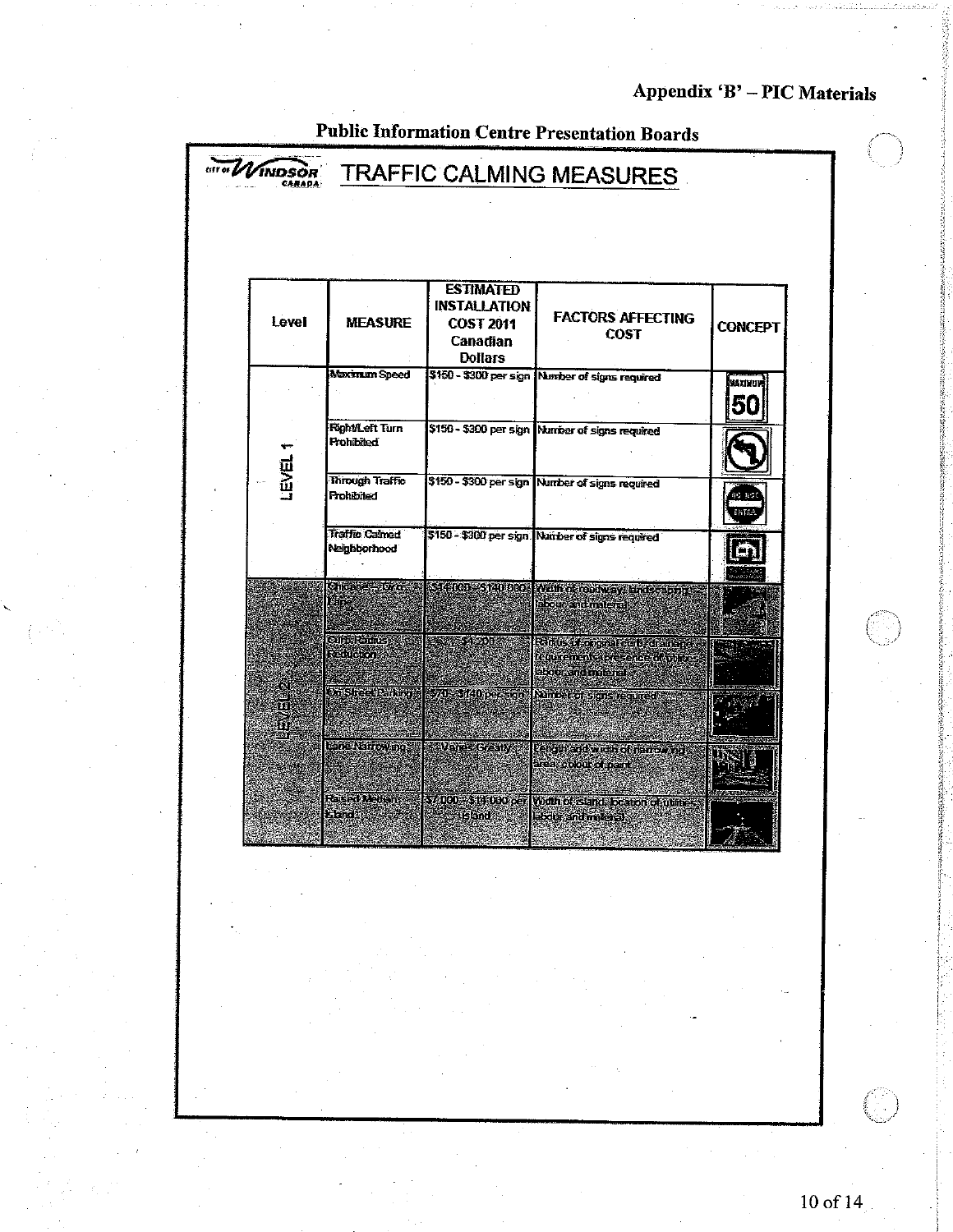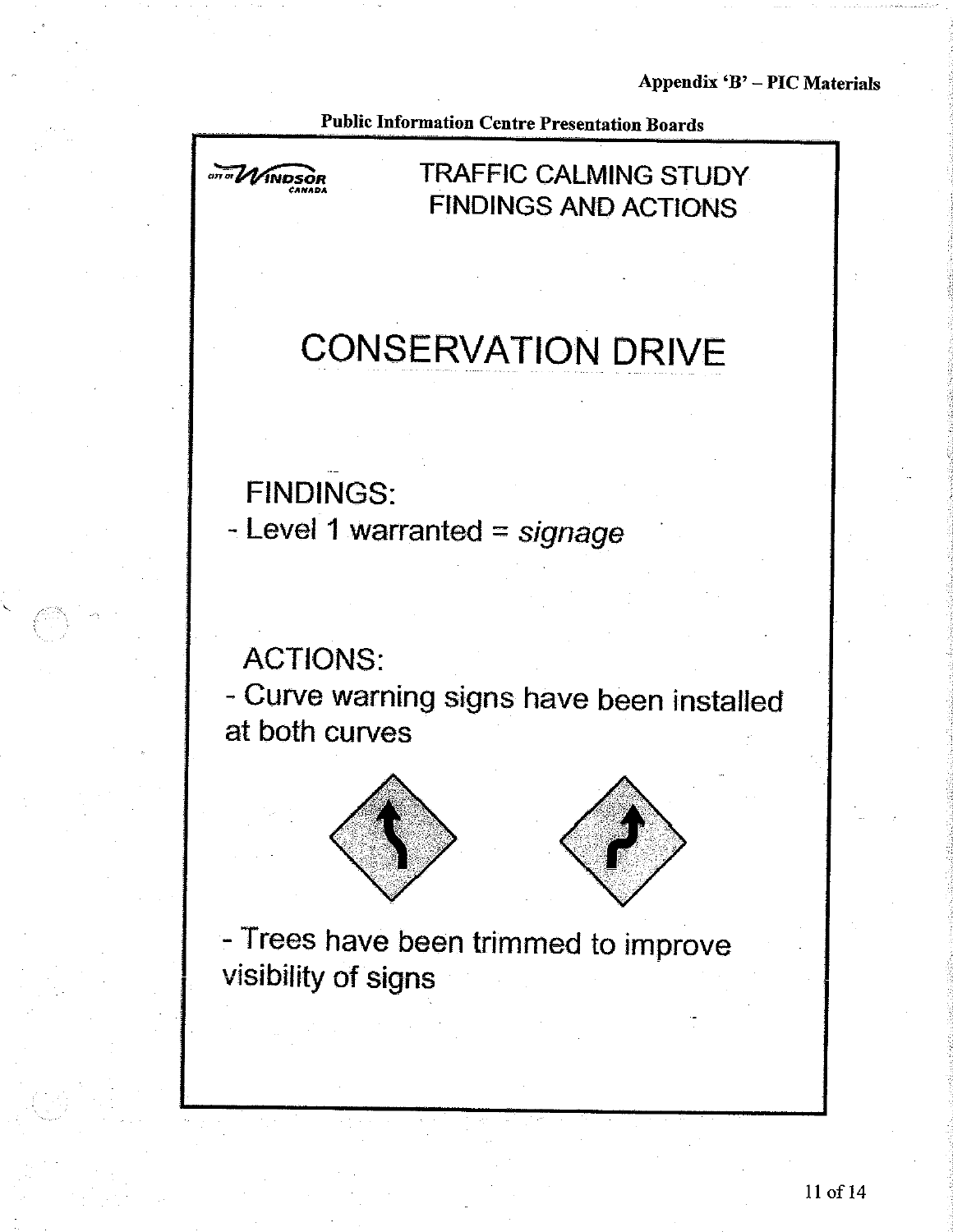# Public Information Centre Presentation Boards



# TRAFFIC CALMING POLICY **COMPARISON**

# CONSERVATION DRIVE

Based on Council direction (Council resolution CR 399/2010), this project was reviewed using the current City of Windsor Traffic Calming policy. To provide a comparison between the current policy and the proposed updated policy, an evaluation is provided on the "Comparison" board using the prioritization scores from the proposed updated Policy.

Please note that the Traffic Calming Policy update has not yet been presented to Council for approval. This comparison is for informational purposes only. For more details on the differences between the current and updated Policy, please see the Traffic Calming Policy Update area of this public lnformation Centre.

ll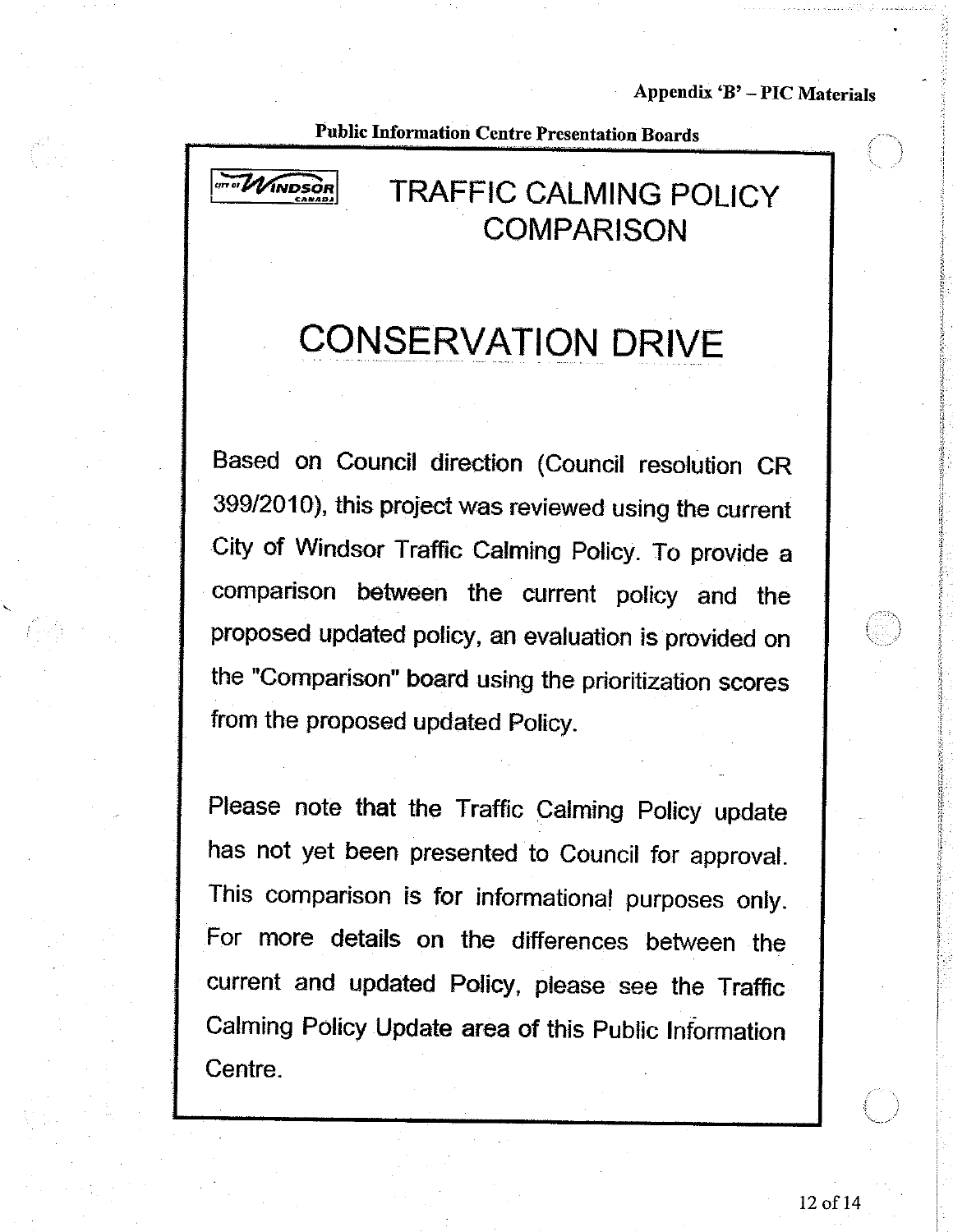# **Public Information Centre Presentation Boards**

# **TRAFFIC CALMING POLICY COMPARISON**

# **CONSERVATION DRIVE**

| Road          | <b>Segment</b>                             | <b>Current Traffic</b><br><b>Calming Policy</b><br>(used for this study) | <b>Proposed Traffic</b><br><b>Calming Policy</b><br>(for information only) |
|---------------|--------------------------------------------|--------------------------------------------------------------------------|----------------------------------------------------------------------------|
| <b>IDrive</b> | Conservation   E C Row Avenue<br>to Foster | <b>Traffic Calming</b><br>Warranted: Level 1 -<br>Signing                | <b>Traffic Calming</b><br><b>Warranted [Note 1]</b>                        |

#### Notes:

**GIT OF WINDSOR** 

1. Under the proposed Traffic Calming Policy Update, traffic calming measures are no longer grouped into levels. Instead, measures are selected based on cost-effectiveness, suitability to the neighbourhood and effectiveness for the issues identified.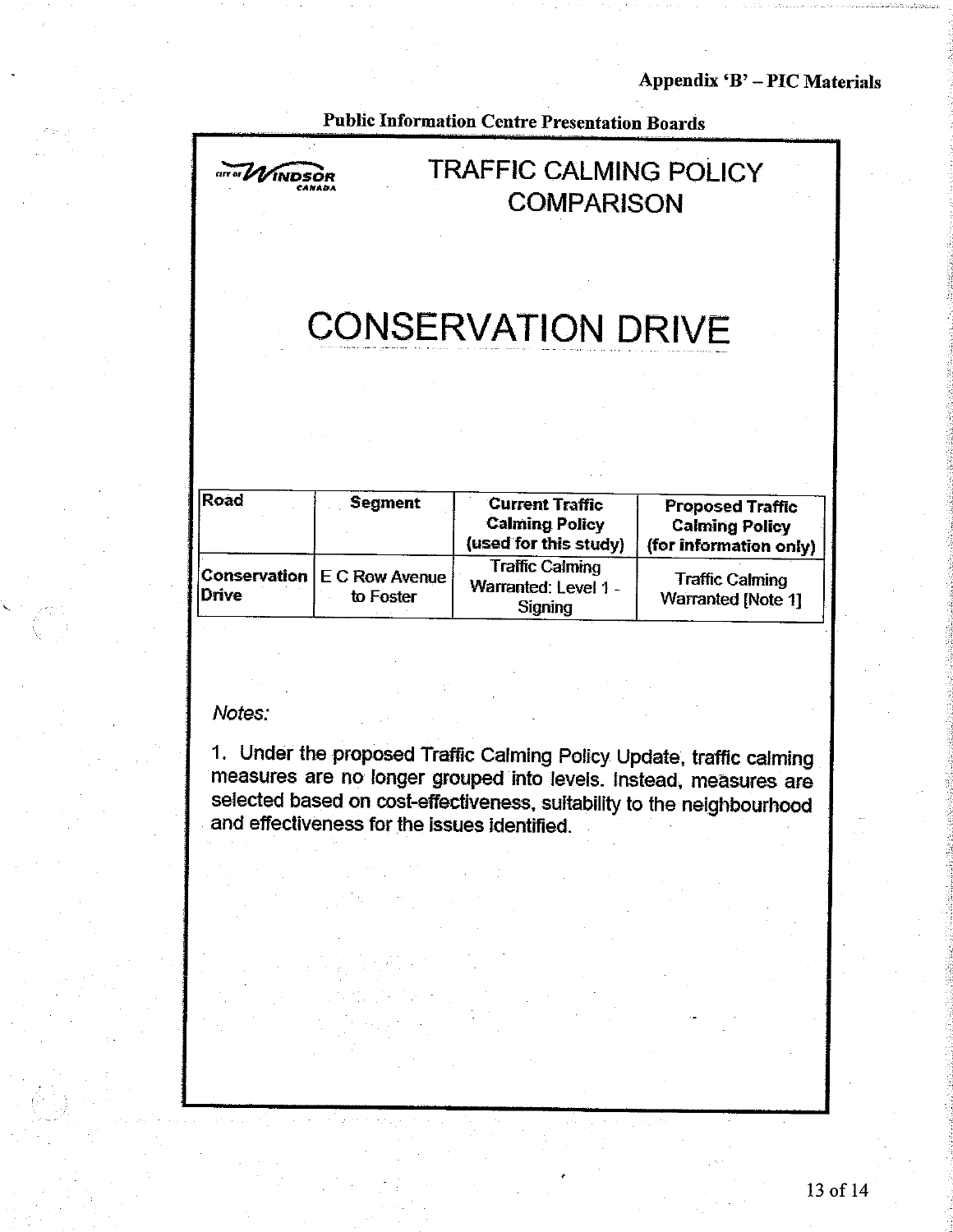

# TIN TRAFFIC CALMING STUDY NEXT STEPS

# **CONSERVATION DRIVE**

Public Informafion Centre Presentation Boards

Thank you for attending this Public lnformation Centre<sup>-</sup>

- No further changes in the study area are proposed.
- We encourage your feedback. Please provide us with comments by completing a comment sheet this evening or by sending us your comments by July 10, 2015.
- City staff will review all comments and prepare a report to City Council summarizing the technical findings of the traffic calming study and feedback.
- If you would like to be notified before the Council meeting when the report is presented, please provide your name and address at the registration table to be added to the project mailing list.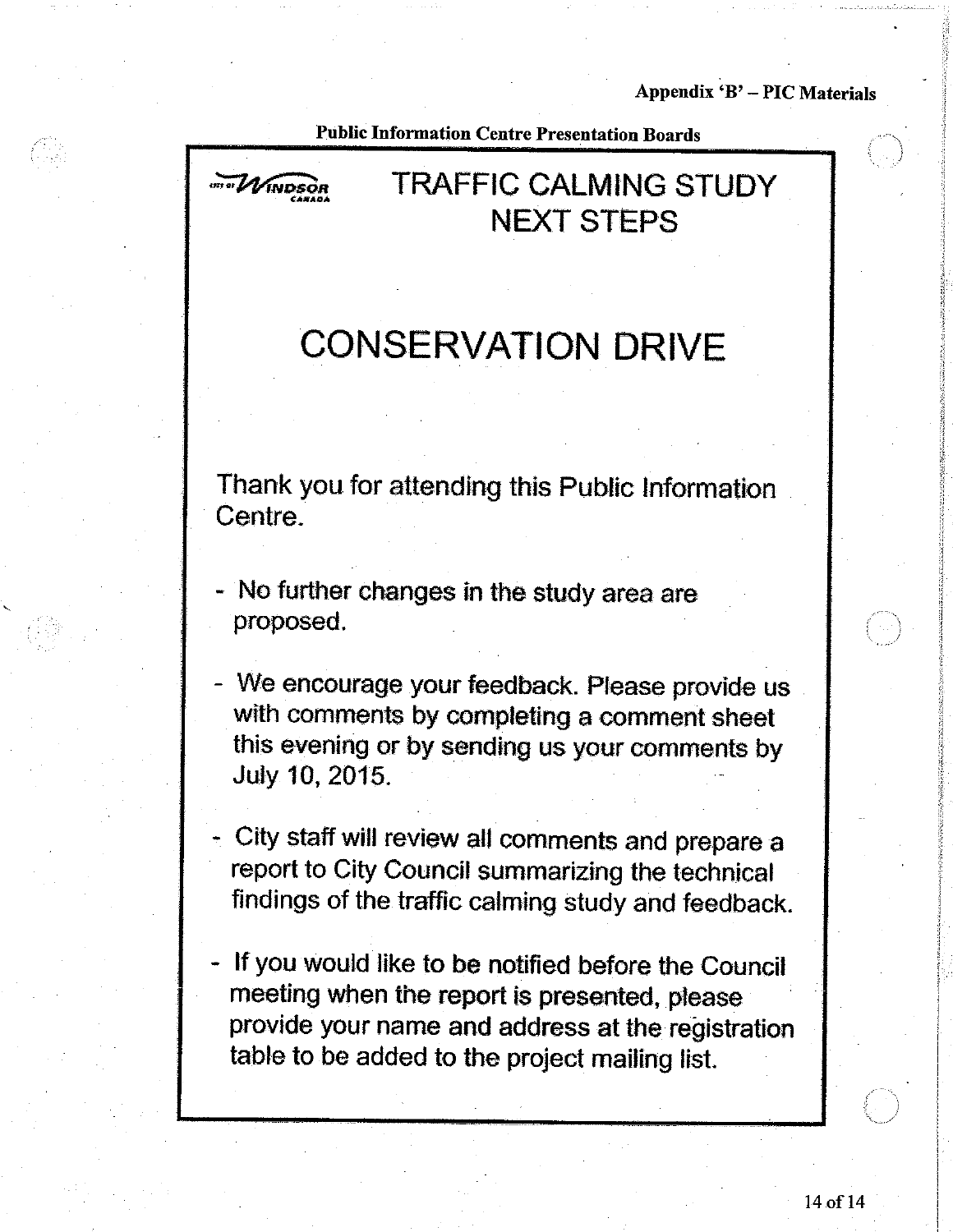# From: David Labonte  $\overline{A} \cup G$  26 2015 Sent: Tuesday, August 25, 2015 9:33 AM *ADDITIONAL*<br>To: 311<br>Subject: Traffic Calming Study Area for Conservation Dr. INFORMATION ITEM NO. 7

;r

Just a note to say I won't be attending the meeting on Aug 26th. It's clear you've already made up your minds regarding the concerns of the Conservation Dr residents about the traffic. According to the map you state oNE collision between Calvert and Azailia. I take it that must be 2 vehicles involved. I lived at 3058 conservation going on 29 years and their have been at least 6 one car accidents between Hallmark and Leafield . There are 4 street lights between Hallmark and Leafied Park. 3 of those 4 lights were knocked down within a 5 year period from cars. The one at Leafield Park was caused by failure to negotiate the "S" bend which on your map looks almost like a straight line. Once a car ran into a parked car in front of my house sliding the hood of the car under the trunk of the car it hit. Across from Leafield Park not once but twice, one just last year A car hit a parked car pushing it into another parked car where the driver then fled leaving his car in the middle of the road. The owner of one of the cars son's car was also hit 3 years ago from someone falling asleep at the wheel. I know this because my wife and I were sitting on our front porch early in the morning and watched and waited as he drifted across the road heading north. I ran to his assistance thinking he may have suffered a heart attack. I heard later he told police he swerved to avoid a squirrel. I think there was 2 more accidents about 25 years ago. As for the recorded speed you say from the sign you put up last month that is a joke. As soon as people saw this sign whether entering or leaving the area they were smart enough to lower their'speed since the sign was visible a few hundred feet in either direction. After the sign was removed the speed returned to the normal 60 plus km/hr, Their is also a blind spot when trying to get out of our driveway caused by cars heading north entering the bend just after Leafield as they are shielded by the parked cars on the east side of the street. lt would of been better if street parking from Hallmark to Leafield was on the west side along the school yard and park. I can't help but think of Ypres / Memorial Dr, which has no schools, separate lanes for East and west bound traffic separated by a Blvd. and multiple ALL way stop signs. conservation has oNE almost a full kilometer from E.c. Rowe to calderwood. Before that the stop sign was at woodward. As I've mentioned in previous e-mails the Leafield baseball diamond patrons never ever park at the school They choose instead to take up all the resident curbside parking. so many more problems I could list but I've learned over the years residents don't have a say in anything in their neighborhood. once subdivisions are completed they're left to deteriorate just like Forest Glade and every other subdivision before and after.